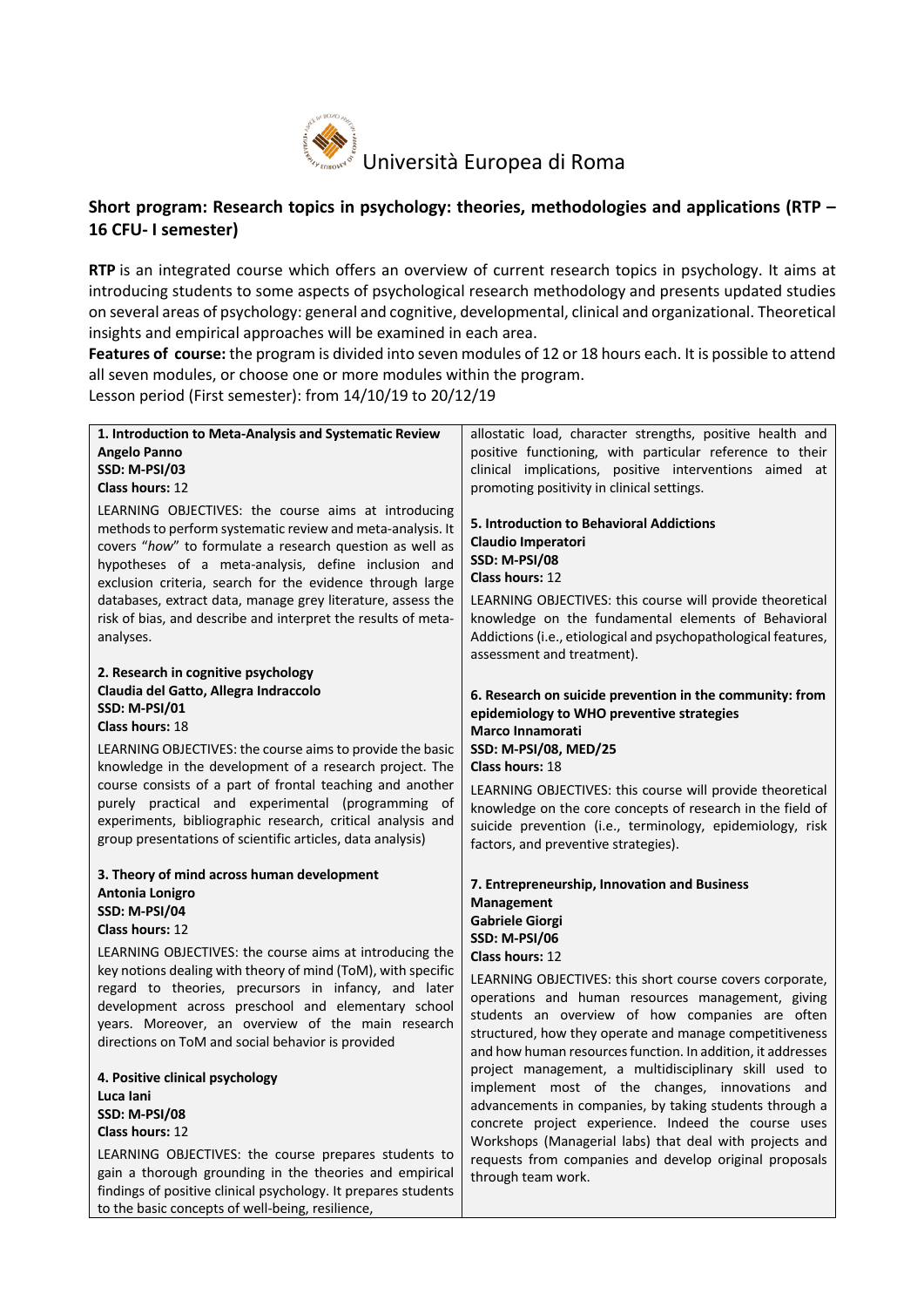#### **1. Introduction to Meta-Analysis and Systematic Review**

*Angelo Panno*

**Academic Year**: 2019-2020 **Semester:** First **Class hours:** 12 **Credits:** 2 **Language of the course:** English **SSD:** M-PSI/03

# **LEARNING OBJECTIVES**

The course aims at introducing methods to perform systematic review and meta-analysis. It covers "*how*" to formulate a research question as well as hypotheses of a meta-analysis, define inclusion and exclusion criteria, search for the evidence through large databases, extract data, manage grey literature, assess the risk of bias, and describe and interpret the results of meta-analyses.

#### **COURSE DESCRIPTION**

- Introduction to meta-analysis and systematic review
- Meta-analysis research question and hypotheses
- Inclusion and exclusion criteria in meta-analysis
- Large database for meta-analysis: Scopus, ScienceDirect
- Extraction of data
- Assess the risk of bias
- Grey Literature
- Describe and interpret the results of meta-analyses

# **SKILLS TO BE ACQUIRED**

After successfully completing this course, the students should be able to:

- 1. Describe the steps in conducting a systematic review and meta-analysis
- 2. Develop an answerable question and research hypothesis
- 3. Describe the process used to collect and extract data from original articles
- 4. Describe methods to critically assess the risk of bias
- 5. Describe and interpret the results of meta-analyses

**Teaching:** face-to-face lessons and practical exercises**.**

**Grading:** oral

**Office hours:** after the lesson

**E-Mail:** angelo.panno@unier.it

# **COURSE TEXTBOOK**

Research articles and material provided throughout the lessons (e.g., a meta-analysis, chapters introducing conceptual foundation of a meta-analysis).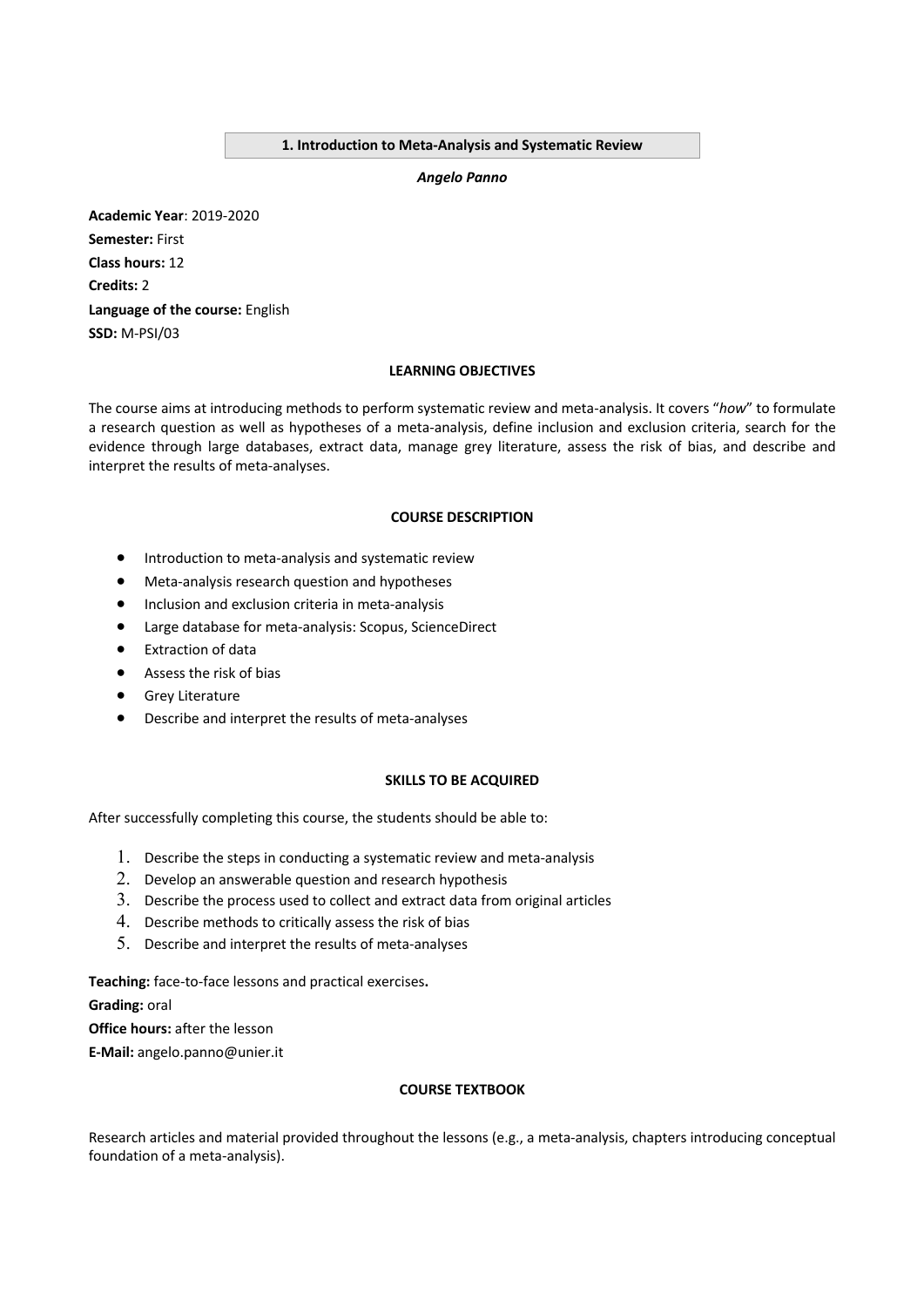# **2. RESEARCH IN COGNITIVE PSYCHOLOGY**

### *Claudia Del Gatto – Allegra Indraccolo*

**Accademic year:** Short program **Semester**: First **Class hours:** 16 **Credits:** 2 CFU **Language of the course:** Engliah **SSD:** M-PSI/01

# **Learning objectives**

The course aims to provide the basic knowledge in the development of a research project. The course consists of a part of frontal teaching and another purely practical and experimental (programming of experiments, bibliographic research, critical analysis and group presentations of scientific articles, data analysis)

#### **Course description**

- 1. Experimental method
- 2. Programming in the Psychopy language environmment
- 3. Data analysis: excel
- 4. Data analysis: SPSS

#### **Skills to be aquired**

At the end of the course students will have the skills to plan an experimental research. They will acquire the ability to:

- carry out a bibliographic search
- create an experimental design
- program behavioral experiments with specific softwares
- use excel to data organization
- conduct a statistical analysis
- interpret the results

**Teaxhing:** frontal Lessons **Examination:** Oral **Office hours:** after lessons **E-Mail:** claudia.delgatto@unier.it; allegra.indraccolo@unier.it

# **Course textbook**

The teaching materials will be communicated during the course.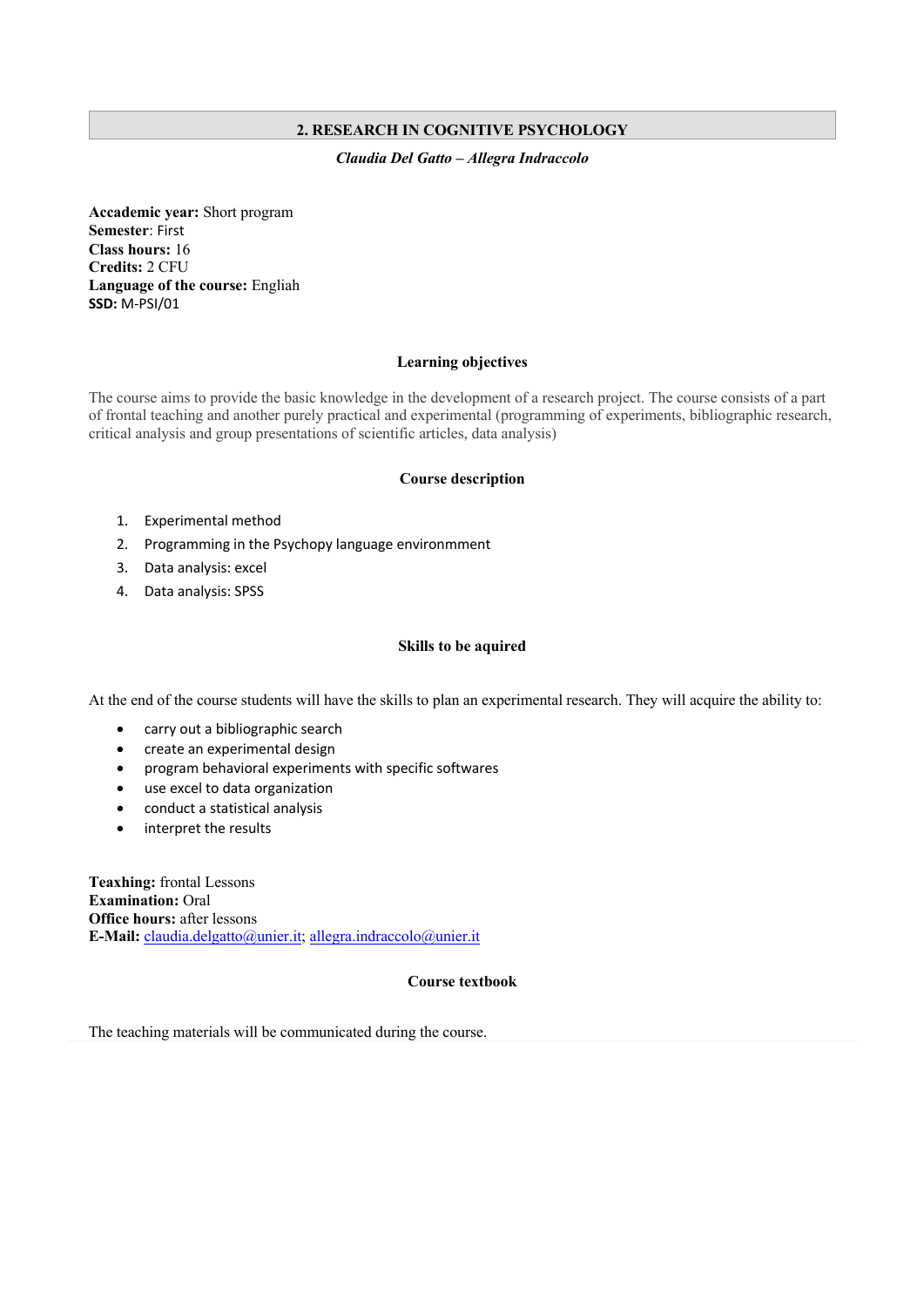#### **3. Theory of mind across human development**

#### *ANTONIA LONIGRO*

**Academic Year**: 2019-2020 **Semester:** First **Class hours:** 12 **Credits: 2 Language of the course:** English **SSD:** M-PSI/04

#### **LEARNING OBJECTIVES**

The course aims at introducing the key notions dealing with theory of mind (ToM), with specific regard to theories, precursors in infancy, and later development across preschool and elementary school years. Moreover, an overview of the main research directions on ToM and social behavior is provided.

#### **COURSE DESCRIPTION**

- Introduction to theory of mind
- **Theories**
- Precursors in infancy
- Understanding of first-order false-belief
- Second-order understanding
- Role of language and executive function
- Interplay between theory of mind and social behavior

# **SKILLS TO BE ACQUIRED**

After successfully completing this course, the students should be able to:

- 1. demonstrate a comprehensive and well-founded knowledge dealing with ToM across human development
- 2. critically discuss the research literature on topics related to ToM
- 3. demonstrate an understanding of research methods used in the field of ToM

**Teaching:** face-to-face lessons, and teacher-guided exercises in the classroom on material provided by the teacher **Grading:** written

**Office hours:** after the lesson

**E-Mail:** antonia.lonigro@unier.it

# **COURSE TEXTBOOK**

- 1) Miller, S.A. (2012). Theory of mind. Beyond the preschool years. New York: Psychology Press (only Chapter 2 and Chapter 3).
- 2) Imuta, K., Henry, J.D., Slaughter, V., Selcuk, B. & Ruffman, T. (2016). Theory of mind and prosocial behavior in childhood: A meta-analytic review. Developmental Psychology, 52 8: 1192-1205. doi:10.1037/dev0000140.
- 3) Slaughter, V. (2011). Development of social cognition. In D. Skuse, H. Bruce, L. Dowdney & D. Mrazek (Eds.), Child psychology and psychiatry: Frameworks for practice 2nd ed. (pp. 51-55)
- 4) Chichester, England, U.K.: John Wiley and Sons. doi:10.1002/9781119993971.ch9.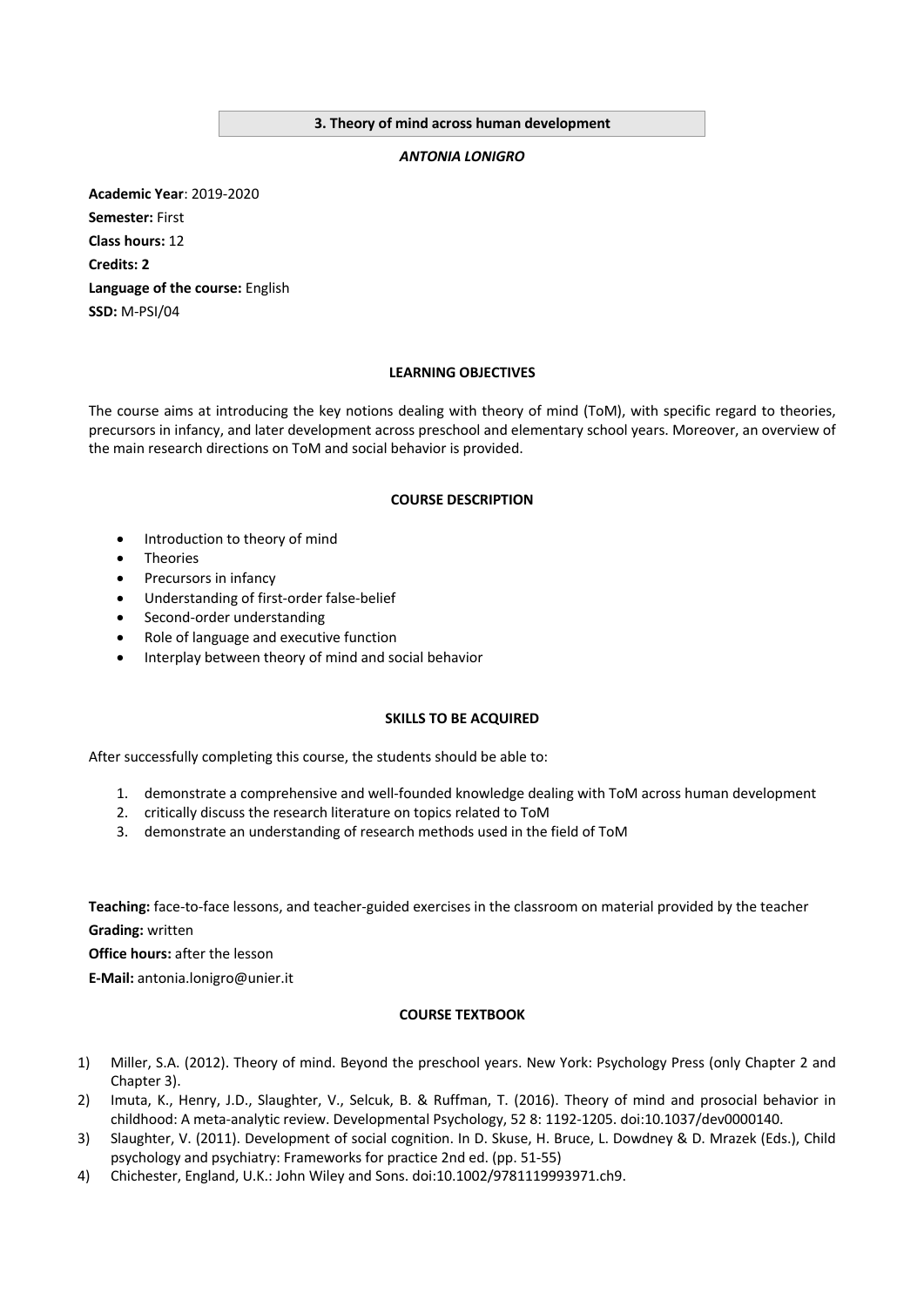#### **4. Positive clinical psychology**

*LUCA IANI*

**Academic Year:** 2019-2020 **Semester:** First **Class hours:** 12 **Credits: 2 Language of the course:** English **SSD:** M-PSI/08

#### **LEARNING OBJECTIVES**

The course prepares students to gain a thorough grounding in the theories and empirical findings of positive clinical psychology. It prepares students to the basic concepts of well-being, resilience, allostatic load, character strengths, positive health and positive functioning, with particular reference to their clinical implications, positive interventions aimed at promoting positivity in clinical settings.

#### **COURSE DESCRIPTION**

The course focuses on hedonic and eudaimonic well-being, positive and clinical psychology positive health, salutogenesis, sense of coherence, resilience, hardiness, allostatic load, optimal allostasis, optimal experience, positive emotions, flourishing, character strengths, positive personality traits, personality disorders, positive psychology interventions in clinical contexts, hope, optimism and their clinical implications, traumatic events and positive reactions, empathy, altruism and their clinical implications, gratitude, spirituality, meaning and their clinical implications.

#### **SKILLS TO BE ACQUIRED**

The student will acquire knowledge on well-being, resilience, allostatic load, character strengths, positive health and positive functioning, with particular reference to their clinical implications, positive interventions aimed at promoting positivity in clinical settings. The student will also acquire the ability to apply the knowledge for assessing protective and vulnerability factors into clinical contexts.

**Teaching:** Frontal instruction **Grading:** oral examination **Office hours:** Tuesday, from 9-10, room C104 **E-Mail:** luca.iani@unier.it

# **COURSE TEXTBOOK**

C. Ruini, *Positive Psychology in the Clinical Domains*. *Research and Practice.* Springer International Publishing, Cham, Switzerland, 2017 (**except** par. 1.3, 2.3.1, 2.4, 4.2.1, 6.1.1 [first three paragraphs], 7.1, 7.2, 8.3.3, and 8.4).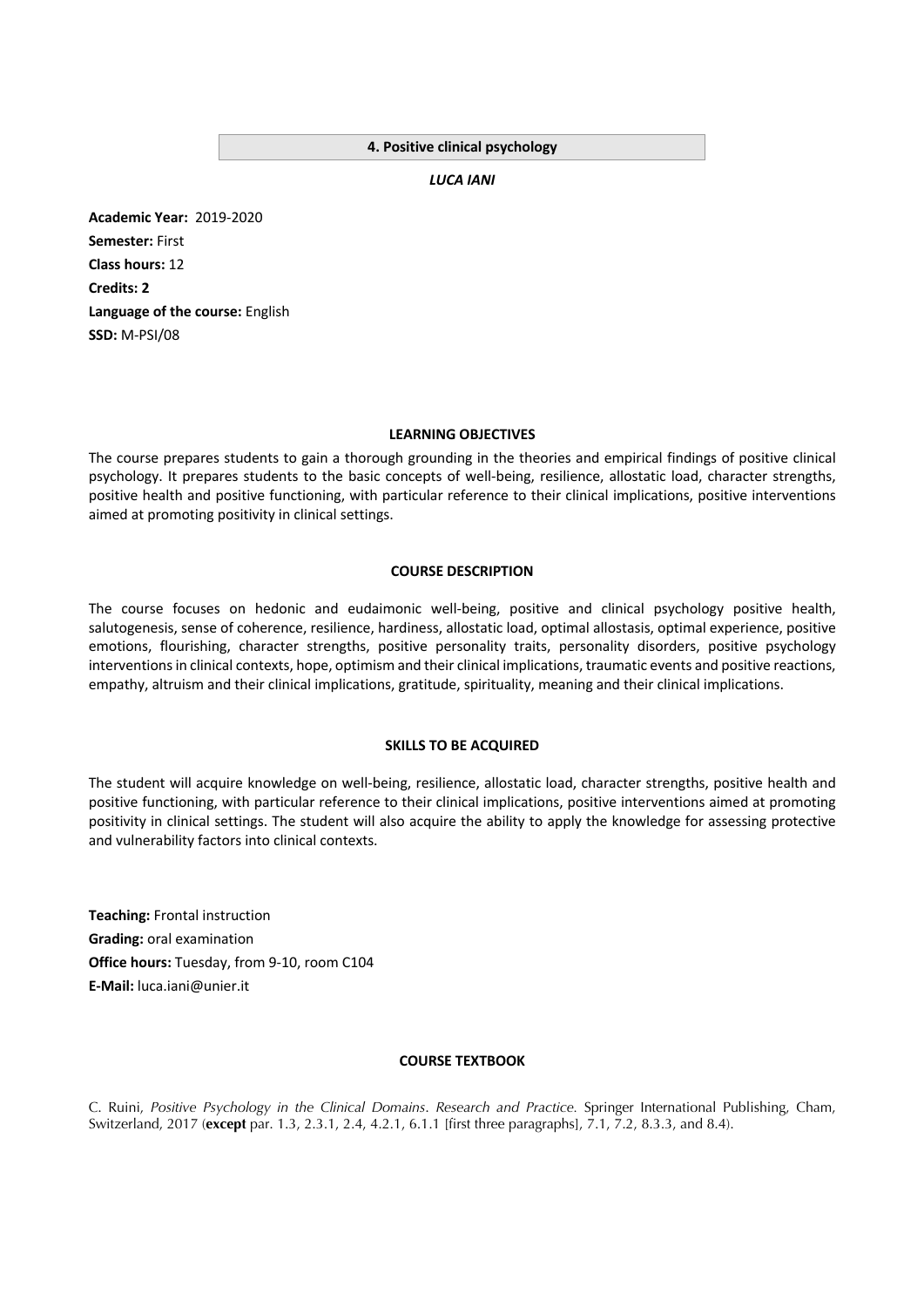# **5. Introduction to Behavioral Addictions**

*Claudio Imperatori*

**Academic Year:** 2019-2020 **Semester:** First **Class hours:** 12 **Credits:** 2 **Language of the course:** English **SSD:** M-PSI/08

#### **LEARNING OBJECTIVES**

This course will provide theoretical knowledge on the fundamental elements of Behavioral Addictions (i.e., etiological and psychopathological features, assessment and treatment).

# **COURSE DESCRIPTION**

- Impulsive-compulsive spectrum: general introduction.
- Etiological and psychopathological features of behavioral Addictions.
- Introduction of Food Addiction.
- Behavioral and psychophysiological assessment behavioral Addictions.
- Treatment of behavioural addictions.

# **SKILLS TO BE ACQUIRED**

Knowledge of the critical features of Behavioral Addictions; ability to synthesize and compare the main psychopathological models.

**Teaching:** Frontal instruction **Grading:** oral examination **Office hours:** Before and after the lessons or on request by email **E-Mail:** claudio.imperatori@unier.it; imperatori.c@icloud.com

# **COURSE TEXTBOOK**

Slides and other teaching material provided during classes (i.e., four scientific articles)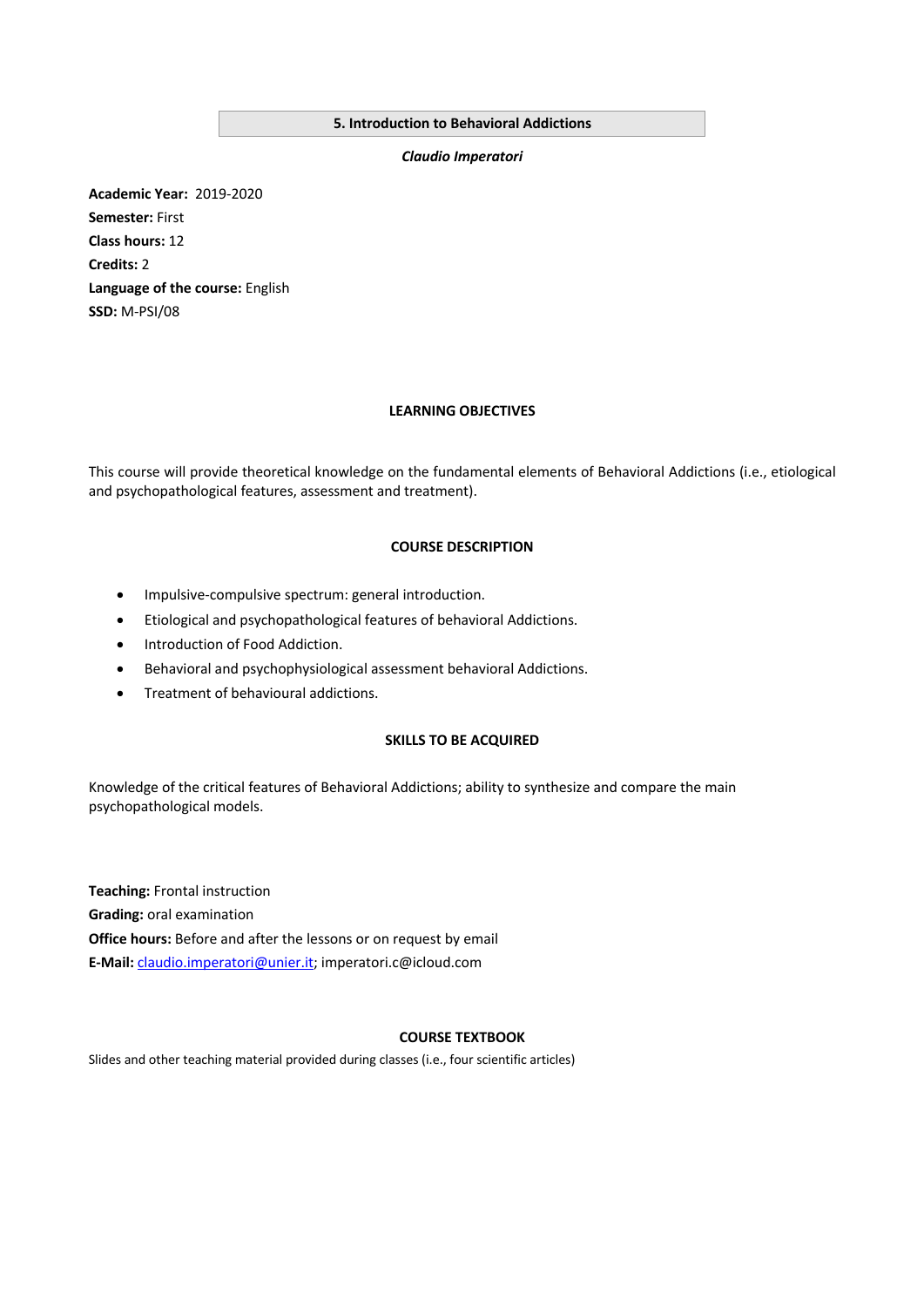#### **6. Research on suicide prevention in the community: from epidemiology to WHO preventive strategies**

#### *Marco Innamorati*

**Academic Year:** 2019-2020 **Semester:** First **Class hours:** 18 **Credits:** 3 **Language of the course:** English **SSD:** M-PSI/08, MED-25

# **LEARNING OBJECTIVES**

This course will provide theoretical knowledge on the core concepts of research in the field of suicide prevention (i.e., terminology, epidemiology, risk factors, and preventive strategies).

# **COURSE DESCRIPTION**

- Terminology: from ideation to behavior.
- Epidemiology: The European Health for All database (HFA-DB).
- Major proximal and distal risk factors.
- Prevention according the WHO.

# **SKILLS TO BE ACQUIRED**

After successfully completing this course, the students should be able to:

- 1. Use correct terminology in the field of suicidology.
- 2. Know major risk factors for suicide.
- 3. Use EU mortality databases.
- 4. Know major components of community programmes for suicide prevention.

**Teaching:** Lecture-based model **Grading:** oral examination **Office hours:** Before and after the lessons or on request by email **E-Mail:** marco.innamorati@unier.it

# **COURSE TEXTBOOK and Materials**

Silverman MM, et al. (2007). Rebuilding the Tower of Babel: A Revised Nomenclature for the Study of Suicide and Suicidal Behaviors Part 2: Suicide-Related Ideations, Communications, and Behaviors. *Suicide & life-threatening behavior*, 37, 264-277. https://onlinelibrary.wiley.com/doi/ pdf/10.1521/suli.2007.37.3.264

WHO (2019). European Health for All database (HFA-DB). https://gateway.euro.who.int/en/datasets/european-health-for-alldatabase/

WHO (2014). Preventing suicide: A global imperative. Geneva: WHO. https://www.who.int/publications-detail/preventing-suicidea-global-imperative